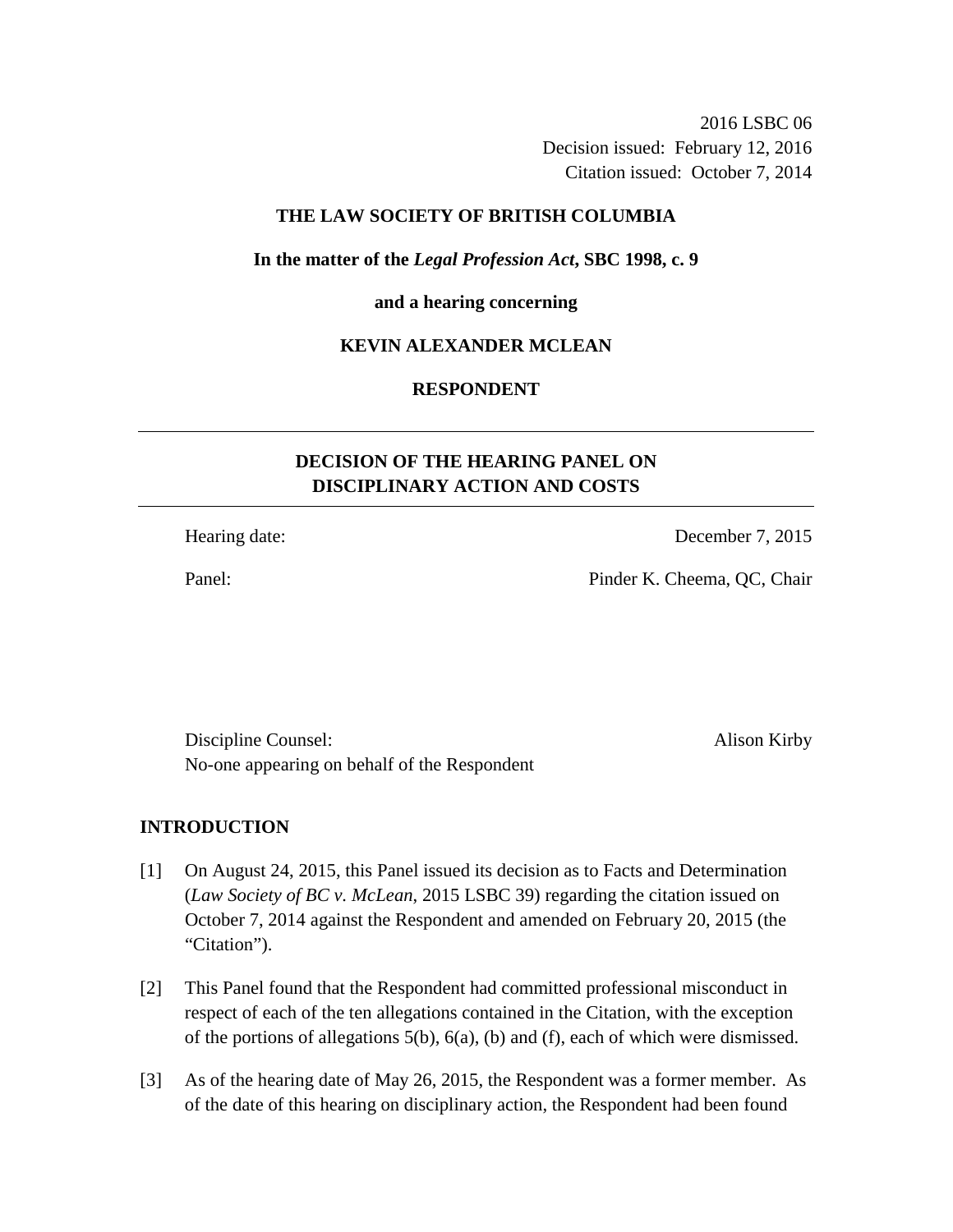ungovernable and disbarred by another hearing panel (2015 LSBC 39). A review of that decision is pending.

- [4] The Respondent did not appear at this hearing on disciplinary action, nor did anyone appear on his behalf. He did not file materials or respond to the Notice of Hearing.
- [5] The Law Society seeks a finding of ungovernability against the Respondent and submits that, if such a finding is made, disbarment is the appropriate disciplinary action.
- [6] The Law Society also seeks costs of \$12,165.78.

## **SERVICE ON THE RESPONDENT**

- [7] The Panel satisfied itself that the Respondent had been served with notice of the hearing date in accordance with Rule 10-1(6) of the Rules. In addition, he was provided 30 days' notice of the date, time and place of the hearing:
	- by letter dated October 29, 2015, by regular mail, to his last known business and residential address;
	- by letter dated November 2, 2015, served in accordance with an Order of Substituted Service dated February 19, 2015, at an address in downtown Vancouver, BC, and, further, by regular mail, to his last known residential address and his last known business address; and
	- by letter dated November 3, 2015, served personally on the Respondent by Carrie Lee Godfrey on November 6, 2015, as noted below.
- [8] The above letters also advised the Respondent that the hearing may proceed in his absence. Section 42(2) of the *Legal Profession Act* permits a panel to proceed if it is satisfied that the Respondent has been duly served.
- [9] The letters also advised the Respondent that the Law Society would be recommending that the Panel make a finding of ungovernability pursuant to Rule 4- 44(5) of the Law Society Rules and that the disciplinary action sought would be disbarment.
- [10] Affidavits of service were filed in this proceeding. Personal service was effected by Carrie Lee Godfrey, process server, who deposed the following in her affidavit: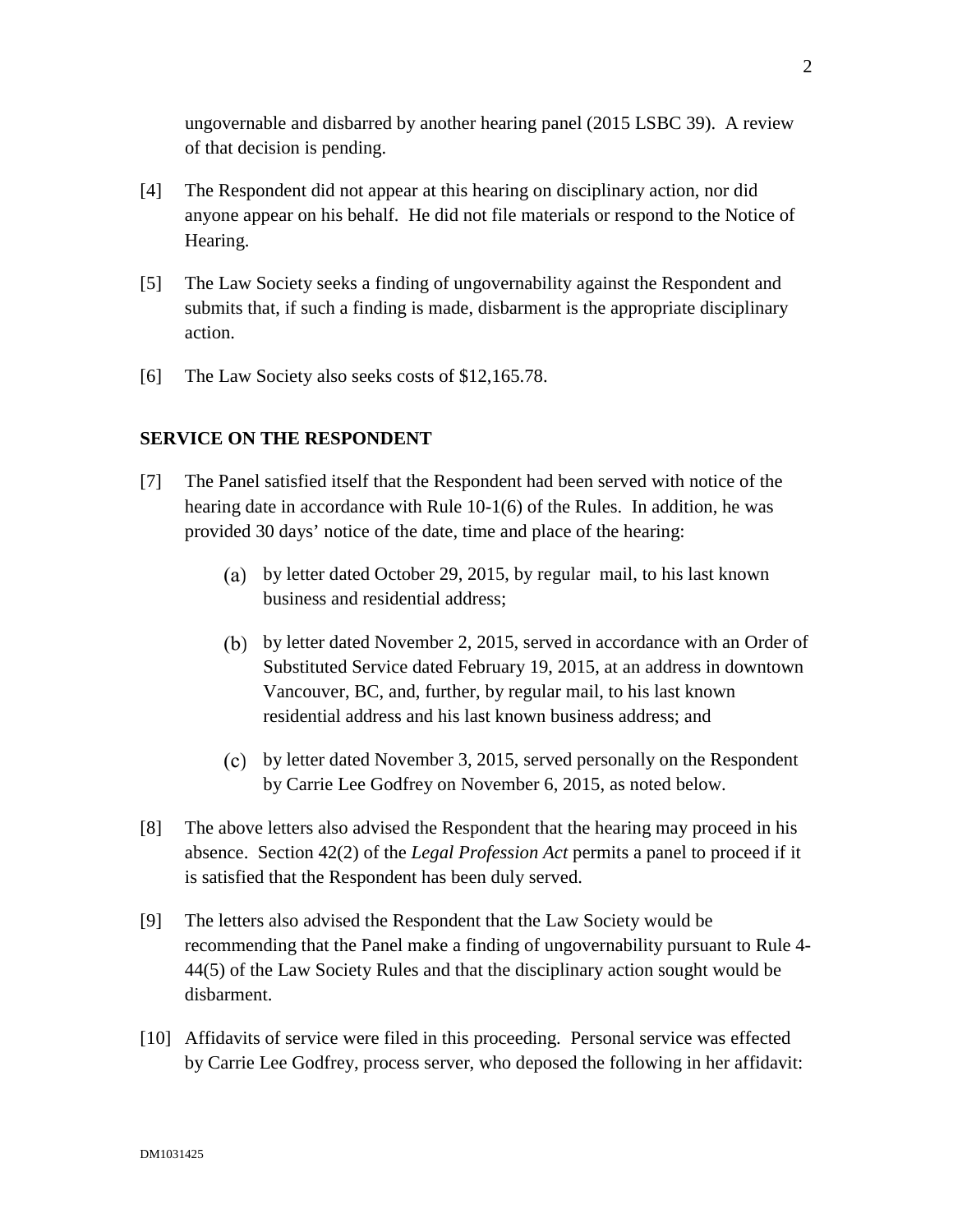1. On Friday, the 6th of November, 2015, at 10:18 am, I served KEVIN MCLEAN with the following documents ... :

LETTER dated November 3, 2015 with a bound copy of your Professional Conduct Record, ...

- 2. I served each document referred to in section 1 of this affidavit by handing it to and leaving it with KEVIN MCLEAN outside courtroom #70 at the Vancouver Supreme Court house at 800 Smithe Street, Vancouver, in the Province of British Columbia, on Friday the 6th of November, 2015, at 10:18am.
- 3. … I sat in courtroom #70 at which time I was able to identify KEVIN MCLEAN as he was called for his proceding. [sic] I waited until the proceding [sic] was finished and left the courtroom and waited outside the courtroom until KEVIN MCLEAN came out. I then approached KEVIN MCLEAN and tried to hand him the aforementioned documents, but he refused to take them. I touched KEVIN MCLEAN with the doucments [sic] and told him that he had been served, at which time he ran away from me. … I set the documents down on a side table in the waiting area outside the courtroom and I left.
- [11] The Panel also noted that there was no response by the Respondent to any of the other efforts to serve him.
- [12] Based on the affidavits filed by the Law Society on December 7, 2015, this Panel is satisfied that the Respondent was given at least 30 days' notice of the hearing to take place on December 7, 2015, commencing at 9:30 am, at 845 Cambie Street, Vancouver, BC and, further, that the Law Society would raise the issue of ungovernability during the course of the disciplinary hearing.
- [13] The hearing commenced as scheduled at 9:30am on December 7, 2015 before one Panel member as authorized by the President pursuant to Rules 5-3 and 5-2(2)(f). Those rules permit a single Bencher to continue if it is not otherwise possible to reconvene the panel. In this case, neither of the other members of the original hearing panel was able to participate in the disciplinary action phase of the proceeding.
- [14] The Respondent was not present in person or by agent at 9:30 am. The Panel adjourned to 10:15 am to ensure that he had not been unavoidably detained.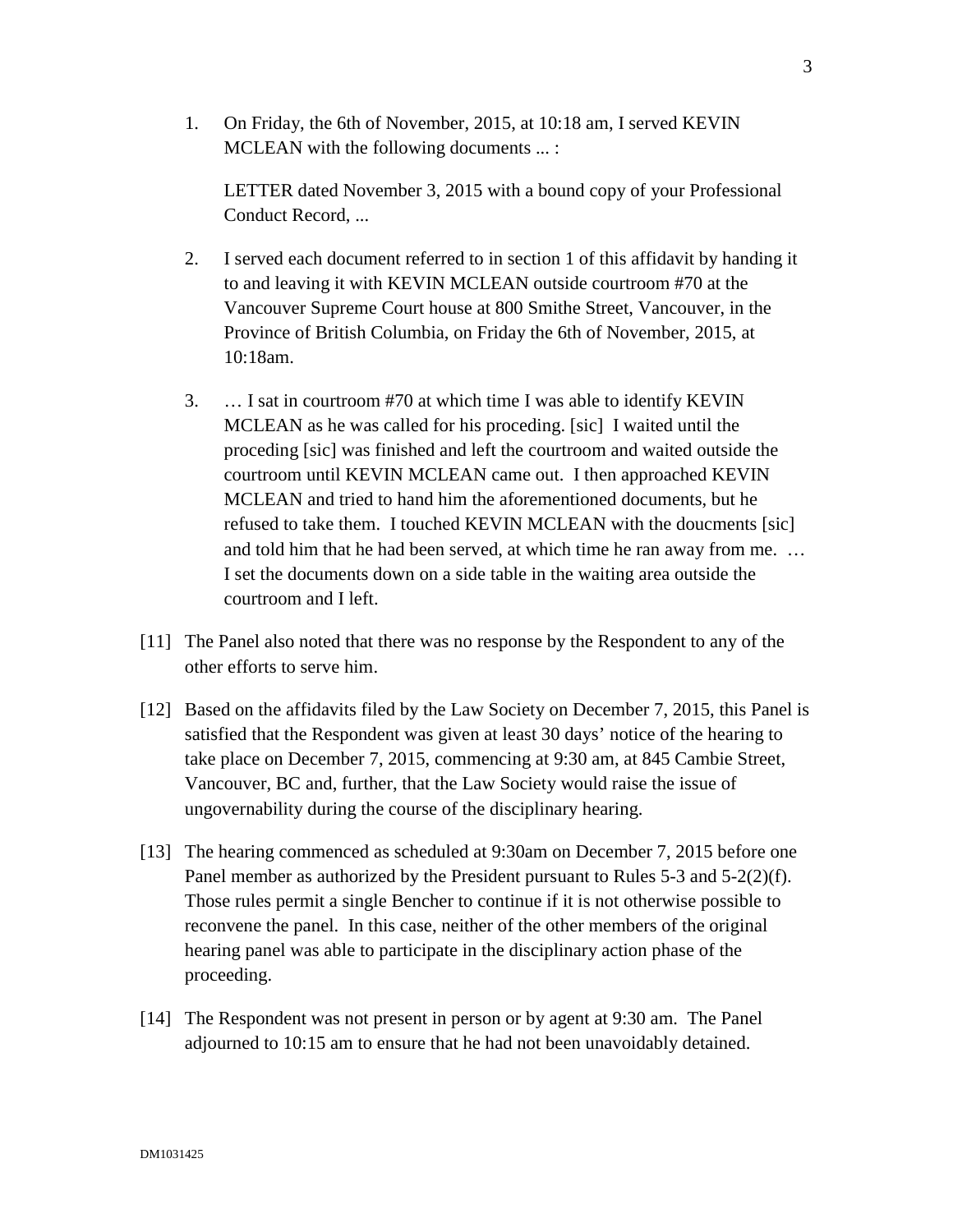[15] When the Panel reconvened at 10:15 am, the Respondent was not present, and Law Society Counsel advised that no communication had been received from him. Accordingly, the Panel agreed to exercise its discretion under s. 42(2) of the Act to proceed with the hearing in the absence of the Respondent.

## **ISSUES**

- 1. Is the Respondent ungovernable? If yes, should he be disbarred?
- 2. If he is found not to be ungovernable, what is the appropriate disciplinary action?

#### **The Respondent's prior conduct record**

- [16] Rule 4-35(4) permits a panel to consider the professional conduct record of the Respondent in determining a disciplinary action.
- [17] The Law Society filed the Respondent's Professional Conduct Record ("PCR") as of November 3, 2015 as exhibit 13 at this hearing.
- [18] The Respondent was called and admitted as a member of the Law Society on August 27, 2010. He practised with Smetheram and Company from October 8 2010 until June 20, 2011 when he joined Varty and Company. He practised with them until April 1, 2012, when he became a sole practitioner.
- [19] On April 10, 2015, he became a former member of the Law Society.
- [20] Details of the Respondent's PCR, not including the professional misconduct detailed in this Panel's decision on Facts and Determination, are as follows:
	- (a) February 21, 2013 Conduct Review

A Conduct Review Subcommittee ("Subcommittee") examined three separate but, as the Subcommittee stated, "thematically related" complaints, all regarding the Respondent's failure to comply with rules of the *Professional Conduct Handbook*. The Respondent attended the Conduct Review with counsel.

The first complaint concerned: (a) the Respondent contacting the complainant (opposing party) directly after the complainant had retained counsel; (b) the Respondent's rude communication with opposing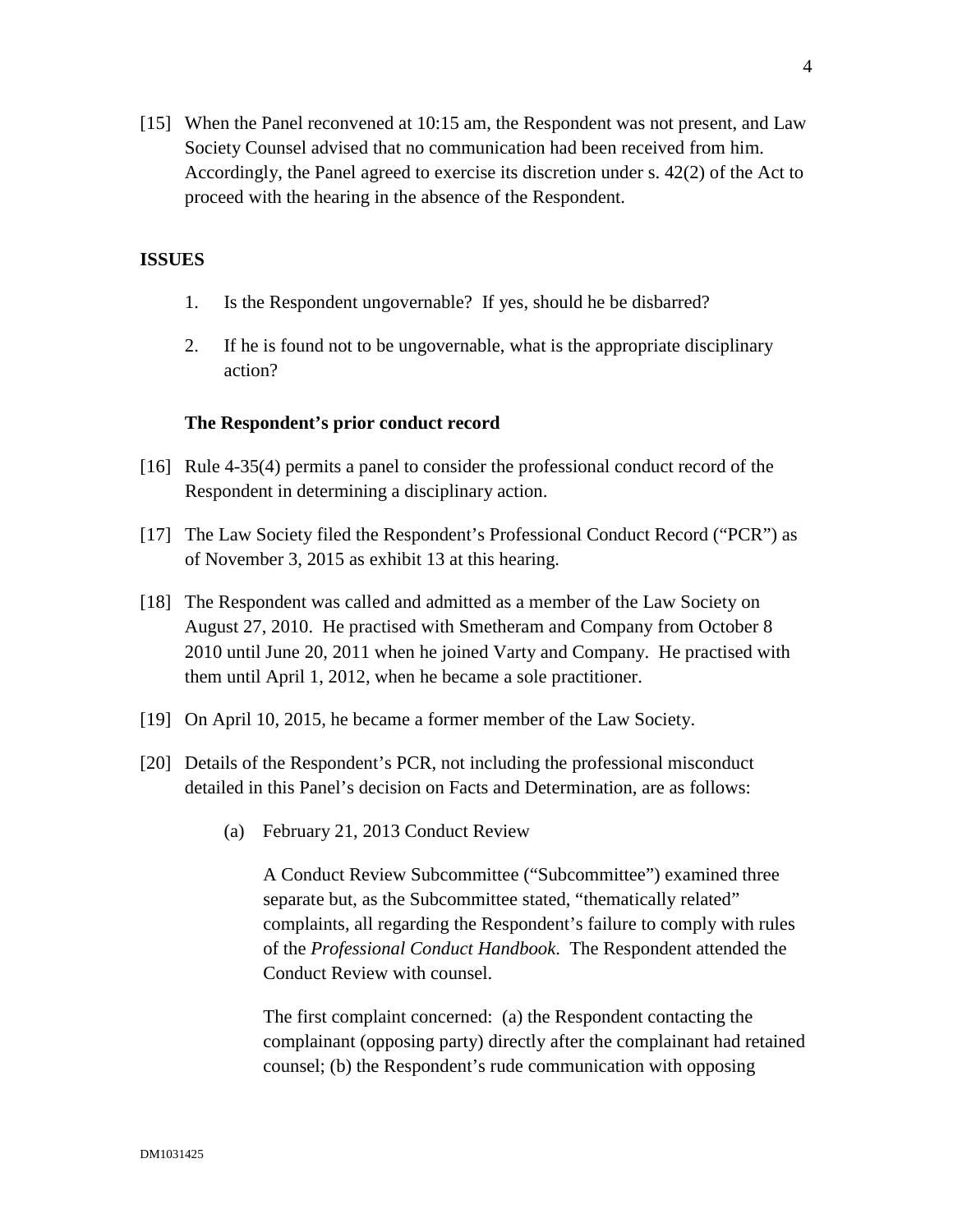counsel; and (c) the Respondent filing an affidavit that contained inflammatory and insulting remarks about the complainant.

The second complaint concerned sharp practice on the part of the Respondent in a landlord and tenant dispute. He sought a penalty of double the damage deposit on behalf of a tenant for the landlord's alleged failure to pay the damage deposit by a statutory deadline, in circumstances where the Subcommittee found that the Respondent knew that the facts did not support a penalty claim.

The third complaint concerned the Respondent's failure to respond to his former law firm and to attend to law firm matters appropriately prior to and after leaving the firm.

The Subcommittee, in its report, pointed out to the Respondent that three referrals to the Discipline Committee "was egregious for even the longest serving member of the Law Society, let alone one who has only been practising for two years." The Subcommittee Report further found:

- 24. There are strong threads of arrogance, hubris and selfinvolvement in this young lawyer's early career. The Subcommittee is hopeful, but not completely confident, that this can be overcome through a process of compassionate mentorship by his peers, a natural maturing process and through an effort toward greater self-awareness on the part of the Member.
- ...
- 27. Although progress was made during the meeting, the Subcommittee is not entirely confident that the Member has "a good road ahead" of him. The Subcommittee explained, in great detail with much emphasis, the policy of Progressive Discipline. The Subcommittee feels that that message was heard by the Member and by his counsel.
- (b) Referral to the Practice Standards Committee

On December 6, 2012 the Law Society's Practice Standards Committee ordered a review of the Respondent's practice pursuant to Rule 3- 12(3)(d), which provides in part that the Committee may make such an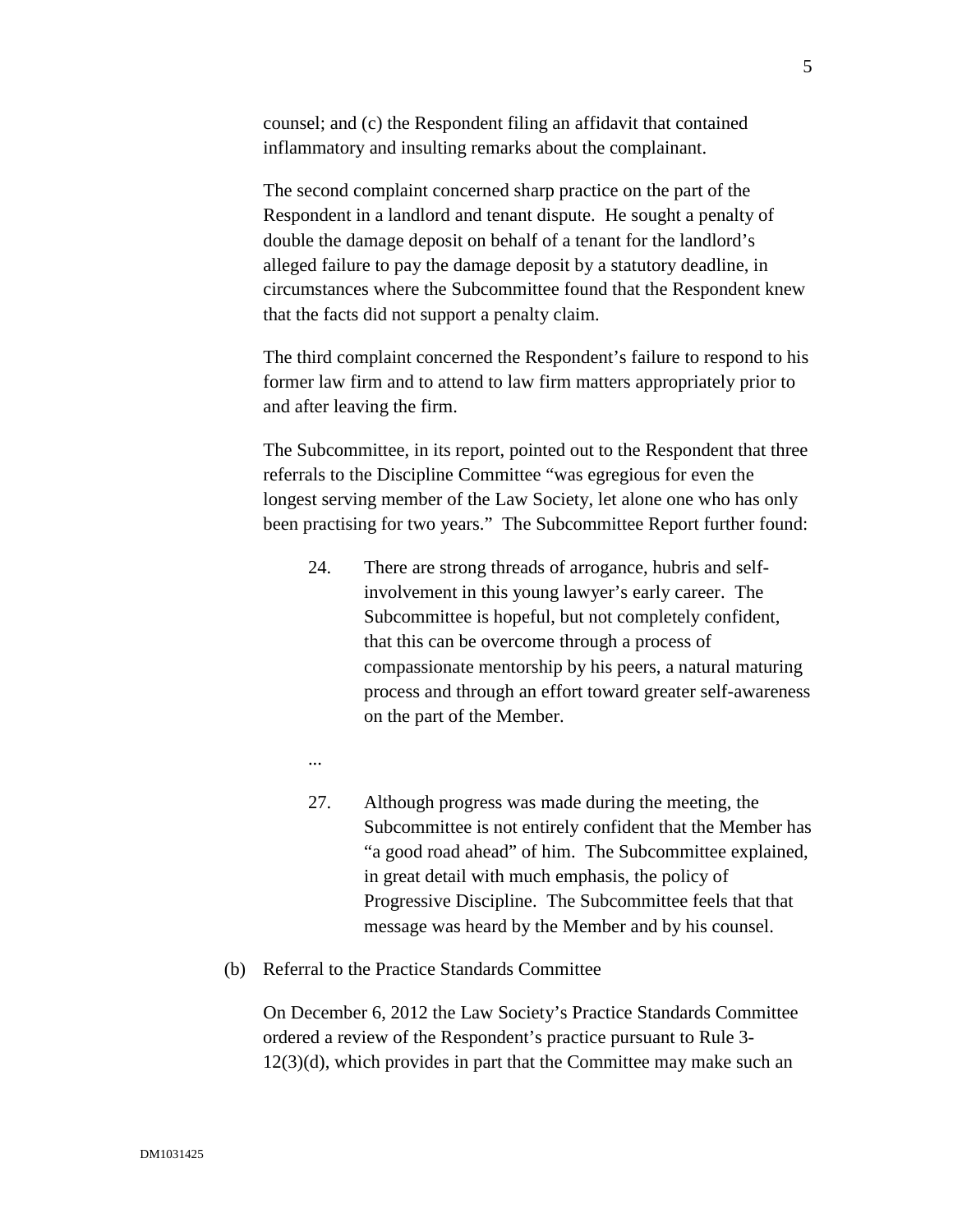order upon finding that there are reasonable grounds to believe that a lawyer is practising law in an incompetent manner.

On May 9, 2013 the Committee agreed to accept, with a minor amendment, the 30 recommendations contained in the 2013 Report reviewing the Respondent's practice. The 2013 Report included the following recommendations:

- i) that the Respondent address deficiencies in his office procedures and systems;
- ii) that the Respondent take two online courses on the Law Society's Learning Centre website and complete a total of at least 24 hours of CPD credits for each of 2013 and 2014, all to address shortcomings in the Respondent's knowledge base;
- iii) an undertaking by the Respondent to restrict his practice to civil litigation, motor vehicle and corporate matters, because the Respondent's knowledge of the law did not appear to be very broad; and
- iv) that the Respondent enter into a practice supervision agreement with a lawyer approved by the Practice Standards Department that would specifically require the Respondent's pleadings and court application documents to be reviewed and approved by the Practice Supervisor prior to filing.

The Respondent entered into a Practice Supervision Agreement dated February 3, 2014 ("PSA") with RK as his Practice Supervisor. On April 10, 2014 most of the Committee's recommendations were converted into an Order of the Practice Standards Committee.

(c) Citation issued November 19, 2013

On January 12, 2015, a hearing panel found the Respondent's conduct in failing to respond to several letters and telephone calls in 2012 from his former clients' counsel regarding imposed trust conditions and the client file, constituted professional misconduct. The hearing panel has not yet rendered its decision on disciplinary action.

Administrative suspension of membership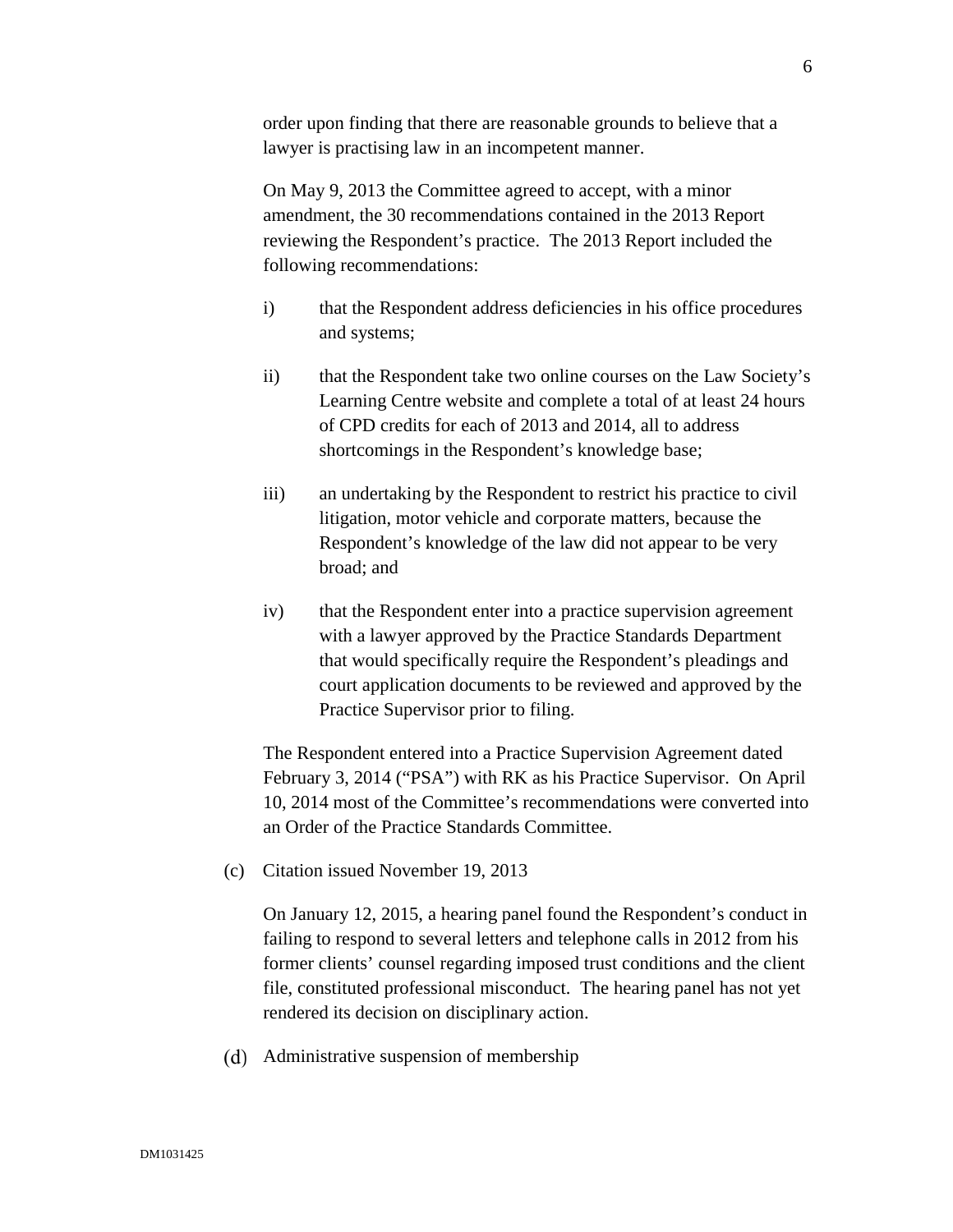The Respondent was suspended from membership in the Law Society on November 20, 2013 for failing to provide information requested in connection with a Law Society compliance audit. The Respondent provided the requested information in January 2014 and his right to practise was reinstated effective January 29, 2014.

Law Society order imposing conditions and limitations on Respondent's practice

On January 29, 2014, an order of three Benchers imposed conditions and limitations on the Respondent's practice ("PSA Order"), including, among other things, the requirements that he enter into the PSA, that he only operate his trust accounts with a second signatory approved by the Law Society and that he cooperate with all Law Society investigations. The PSA Order was amended on August 25, 2014 to include, among other things, orders that the Respondent not take on any new clients after August 25, 2014, nor any new matters without the permission of the Executive Director, and that he only operate his trust account(s) with a second signatory until August 31, 2014 and thereafter not operate a trust account at all.

 $(f)$ Citations issued July 18, 2014

> On July 18, 2014, two citations were issued against the Respondent. The first citation alleged that the Respondent failed to respond properly to letters from the Law Society concerning its investigation of a complaint arising from his representation of a client. The second citation alleged that the Respondent failed to comply with an Order made by the Chair of the Discipline Committee on May 27, 2014 requiring the Respondent to provide the Law Society with login and password information and access to email transmissions and to his laptop, desktop computers and mobile devices for imaging.

> The two citations were heard together on December 4, 2014 in a summary hearing. The Respondent, although duly served, did not appear. The hearing panel found the Respondent to have committed professional misconduct in respect of each citation and fined the Respondent \$2,500 in respect of the first citation and \$4,000 in respect of the second citation.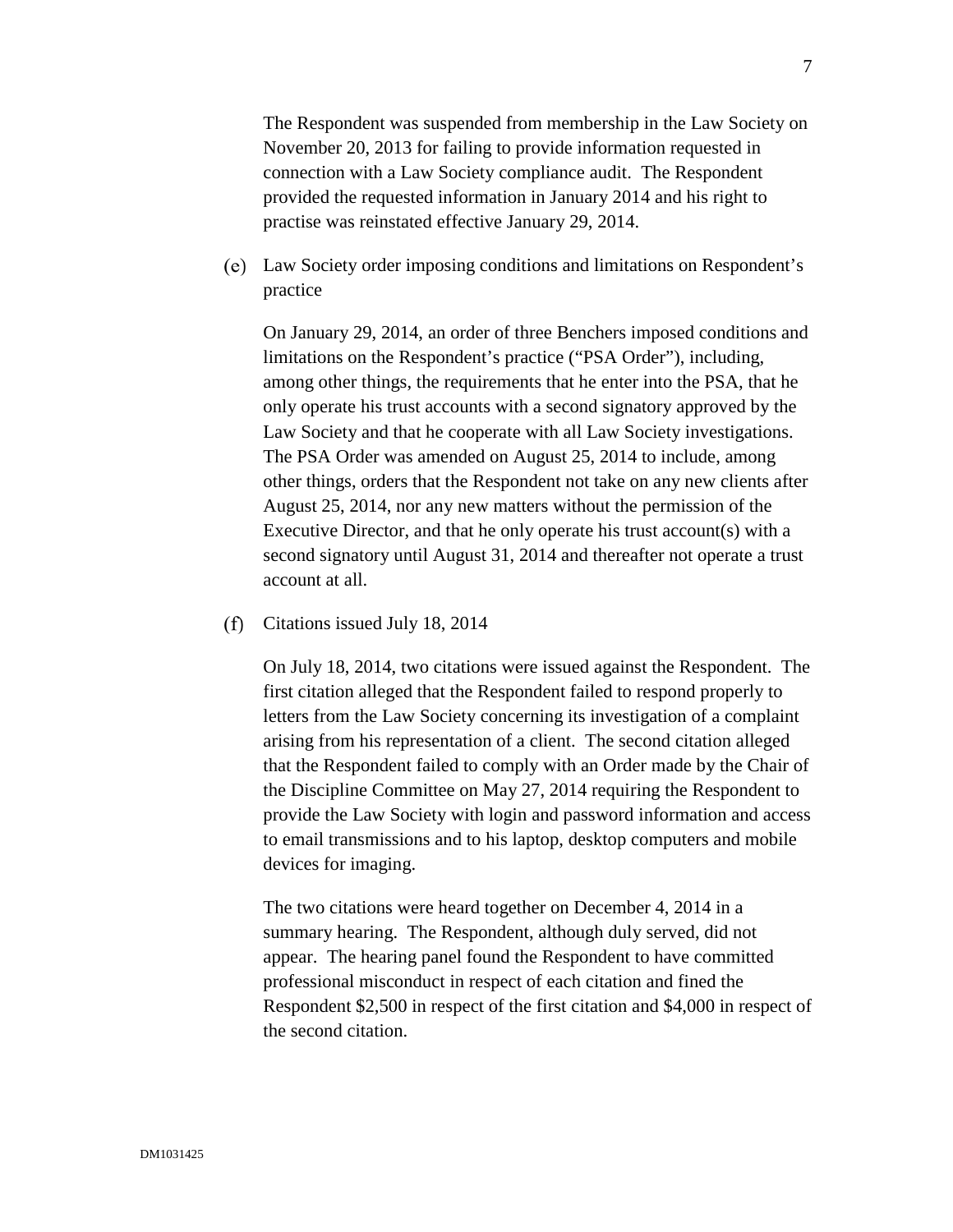Administrative suspension of membership

The Respondent's membership in the Law Society was suspended on September 18, 2014 for failing to submit his completed trust report to the Law Society. As of May 5, 2015 the Respondent had not submitted his report.

(h) Citation issued October 21, 2014

On March 20, 2015, a hearing panel found that the Respondent had committed professional misconduct by failing to respond to communications from the Law Society during the course of three separate investigations of complaints, failing to comply with three separate Law Society Orders and failing to complete the small firm course and thereby breaching the Law Society Rules, an undertaking given by the Respondent to the Law Society and a Rule 3-7.1 Order. On June 29, 2015, he was found to be ungovernable and disbarred. A review of this decision is pending.

[21] The PCR discloses over 20 separate findings of professional misconduct.

#### **THE RESPONDENT'S CONDUCT IN THIS MATTER**

- [22] This Panel, in its decision on Facts and Determination, found the Respondent had committed professional misconduct in regard to the ten allegations contained in the Citation. They are summarized as follows:
	- (a) sending correspondence to a self-represented litigant, on five separate occasions, threatening to take execution proceedings, while he knew, or ought to have known that he could not until the Bill of Costs had been taxed;
	- (b) unilaterally setting dates for a hearing when he had been advised by the self-represented litigant of suitable dates;
	- (c) sending correspondence to a self-represented litigant, conveying false information and, on that basis, threatening to take execution proceedings;
	- (d) failing to respond to the self-represented litigant on four occasions to set a hearing date;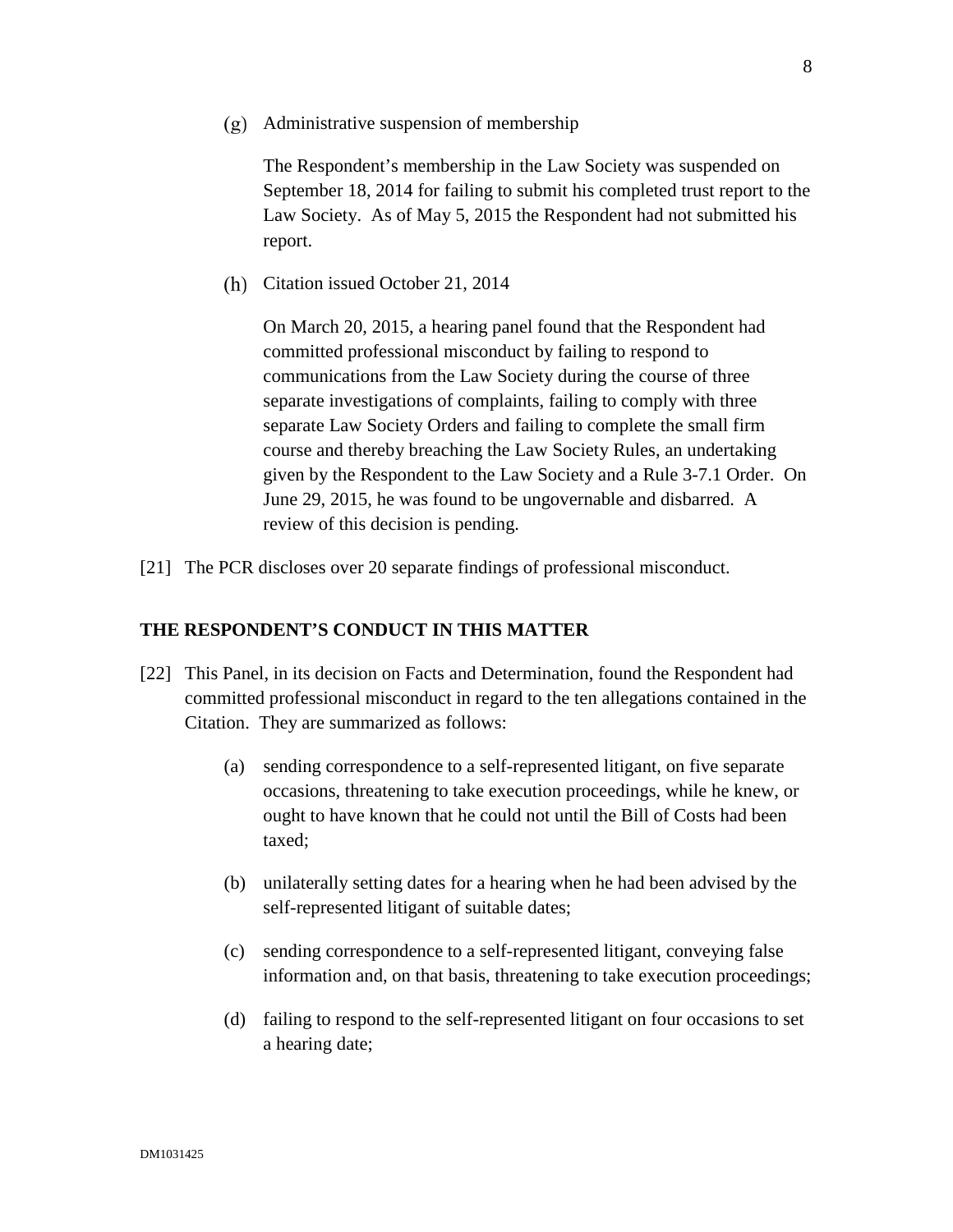- (e) misrepresenting to the court that he had not responded to the selfrepresented litigant who wanted to set hearing dates because the litigant had retained counsel and then failing to correct the court's misunderstanding, which was created by his initial false statement to the court;
- (f) failing to respond to opposing counsel on 14 occasions (in the context of his defamation action, which he commenced after the litigant had complained to the Law Society about the Respondent);
- (g) unilaterally filing a Notice of Trial, contrary to discussions with opposing counsel;
- (h) failing to file documents as agreed;
- failing to attend scheduled court appearances;
- $(i)$  failing to provide requested information to the court;
- $(k)$  failing to report an unsatisfied judgment to the Law Society;
- offering to settle his defamation action if the complainant withdrew his complaint to the Law Society; and
- (m) failing to respond to Law Society correspondence by deadlines, or at all.

#### **UNGOVERNABILITY**

- [23] Section 38(5) and (7) of the Act provides that, where a panel has made an adverse finding against a respondent, the available disciplinary actions range from reprimand to disbarment.
- [24] Rule 4-44 permits the panel to impose disciplinary action based on the ungovernability of the respondent, provided at least 30 days' notice of this issue has been given.

## **LAW ON UNGOVERNABILITY**

- [25] Law Society counsel referred to a number of relevant decisions that discuss the concept and indicia of ungovernability.
- [26] The panels are unanimous in that there is no set definition of ungovernability. Each case must be determined on its own facts. (see *Law Society of BC v. Hall*, 2007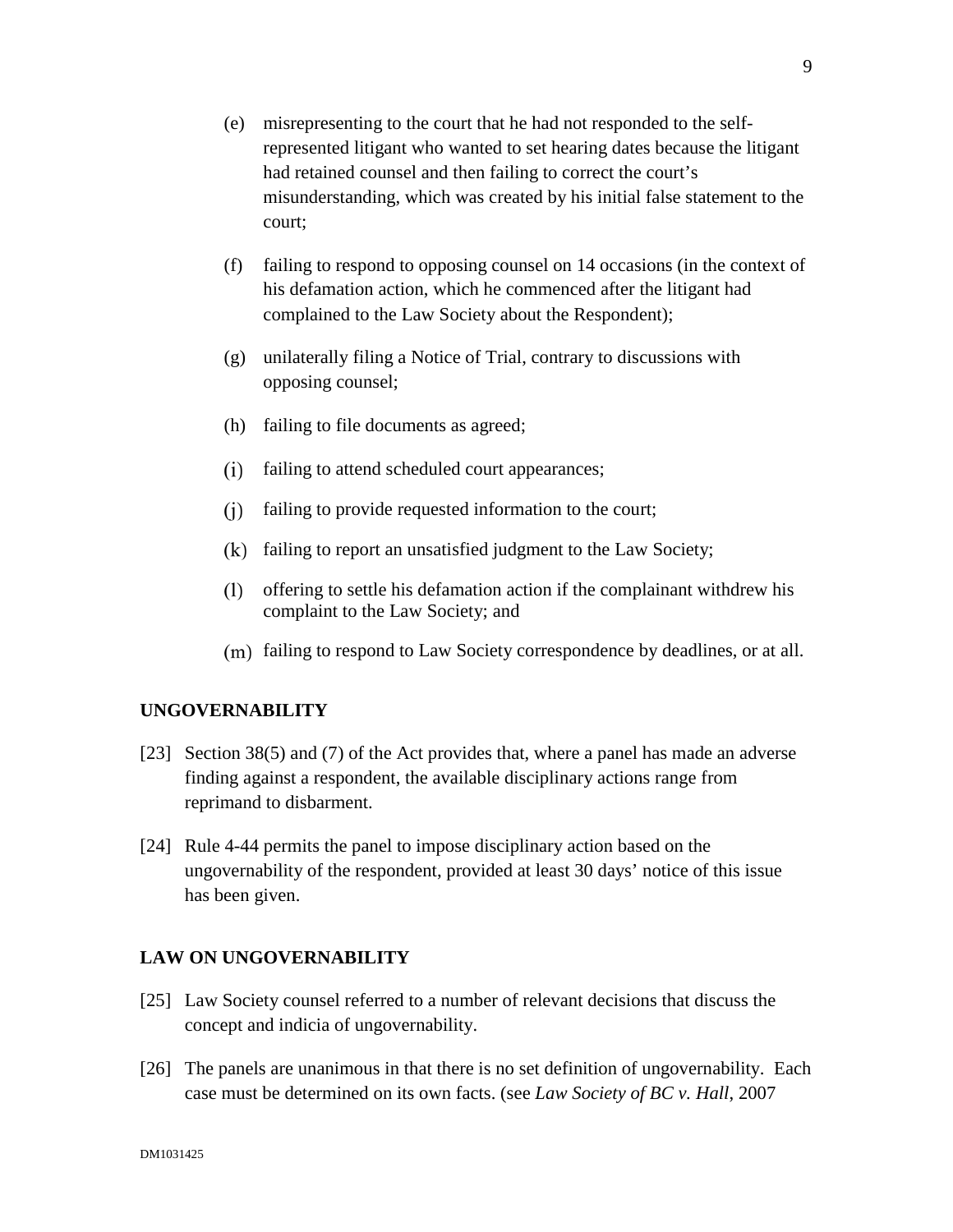LSBC 26 at para. 28). However, they do agree that a finding of ungovernability will be made where there is evidence of a consistent unwillingness to comply with the Law Society as regulator or a disregard and disrespect for the regulatory processes that govern the lawyer's conduct.

- [27] *Hall* and *Law Society of BC v. Welder*, 2015 LSBC 35, set out the following eight factors to be considered:
	- 1. a consistent and repetitive failure to respond to the Law Society's inquiries;
	- 2. an element of neglect of duties and obligations to the Law Society with respect to trust account reporting and records;
	- 3. some element of misleading behaviour directed to a client and/or the Law Society;
	- 4. a failure or refusal to attend at the discipline hearing convened to consider the offending behaviours;
	- 5. a discipline history involving allegations of professional misconduct over a period of time and involving a series of different circumstances;
	- 6. a history of breaches of undertaking without apparent regard for the consequences of such behaviour;
	- 7. a record or history of practising law while under suspension; and
	- 8. the number of citations and conduct reviews the Respondent has acquired in his professional conduct record.
- [28] A panel may find a lawyer to be ungovernable even if not all of the factors above are present. (see *Hall*, para 28-29, and *Law Society of BC v. McLean*, 2015 LSBC 30 at para. 43).
- [29] In deciding if the Respondent's conduct meets the test of ungovernability, the panel must consider both the misconduct in the present matter and the past disciplinary history, together with a consideration of any exceptional circumstances that might attenuate such a finding.

# **DECISION ON DISCIPLINARY ACTION**

[30] This Panel finds the Respondent ungovernable for the reasons set out below.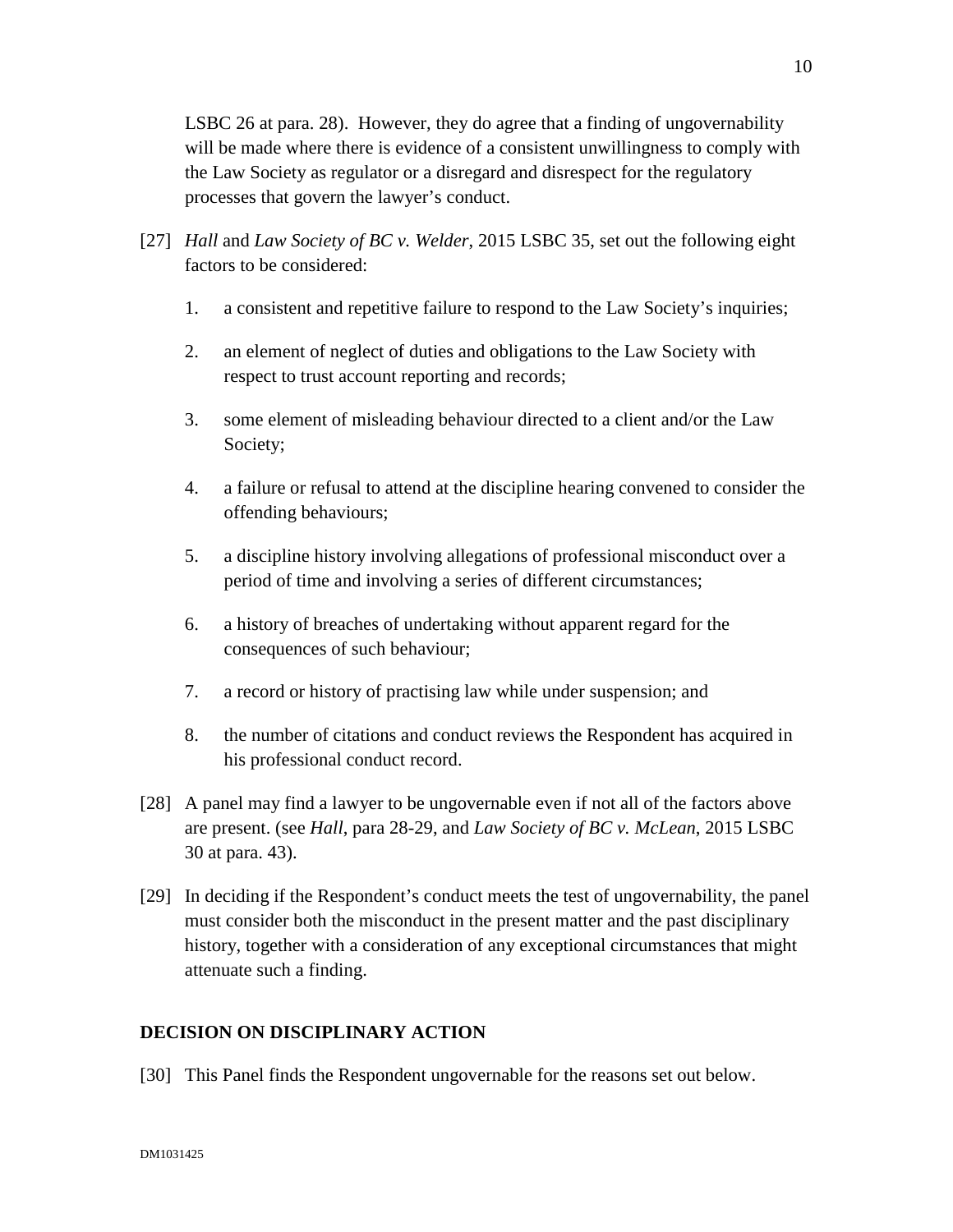- (a) Consistent and repetitive failure to respond to the Law Society's inquiries — Five such findings have now been made against the Respondent by different panels (see *Law Society of BC v. McLean*, 2015 LSBC 06 and *Law Society of BC v. McLean*, 2015 LSBC 09, and this Panel's decision issued August 24, 2015);
- (b) Neglect of duties with respect to trust account reporting and records Three separate findings of professional misconduct have been made, and the Respondent has been administratively suspended for failure to produce his records in a compliance audit. Further findings of professional misconduct were made concerning his failure to produce his laptop and related passwords to access his accounts and emails, his failure to comply with a Benchers' order relating to operation of his trust account, and his failure to report an unsatisfied judgment;
- (c) Some element of misleading behaviour directed to a client or the Law Society — There is evidence that the Respondent attempts to avoid or evade service of documents from the Law Society. This is particularly set out in paragraph 3 of the affidavit of Carrie Lee Godfrey dated November 6, 2015, where she deposed that, when she tried to hand him the documents, he refused to take them; when she touched him with the documents and told him he had been served, he ran away from her;
- (d) A failure or refusal to attend at the discipline hearing convened to consider the offending behaviours — Twelve hearing dates have been scheduled to hear the various citations against the Respondent between July 29, 2014 and September 17, 2015. He did not attend any of these dates, and while he provided an explanation of his absence for five of these dates, he did not provide support for his reasons for three of those five dates, although ordered or invited to do so. This hearing on disciplinary action is the 13th date where the Respondent has failed to respond or attend;
- (e) A discipline history of allegations of professional misconduct over time, in different circumstances — The Respondent was called in 2010. There have now been over 20 findings of professional misconduct made against the Respondent over a four-year period, including failing to respond to communications from opposing counsel, failing to comply with specific rules, failing to comply with specific Benchers' orders and, finally, the findings of professional misconduct in the within matter;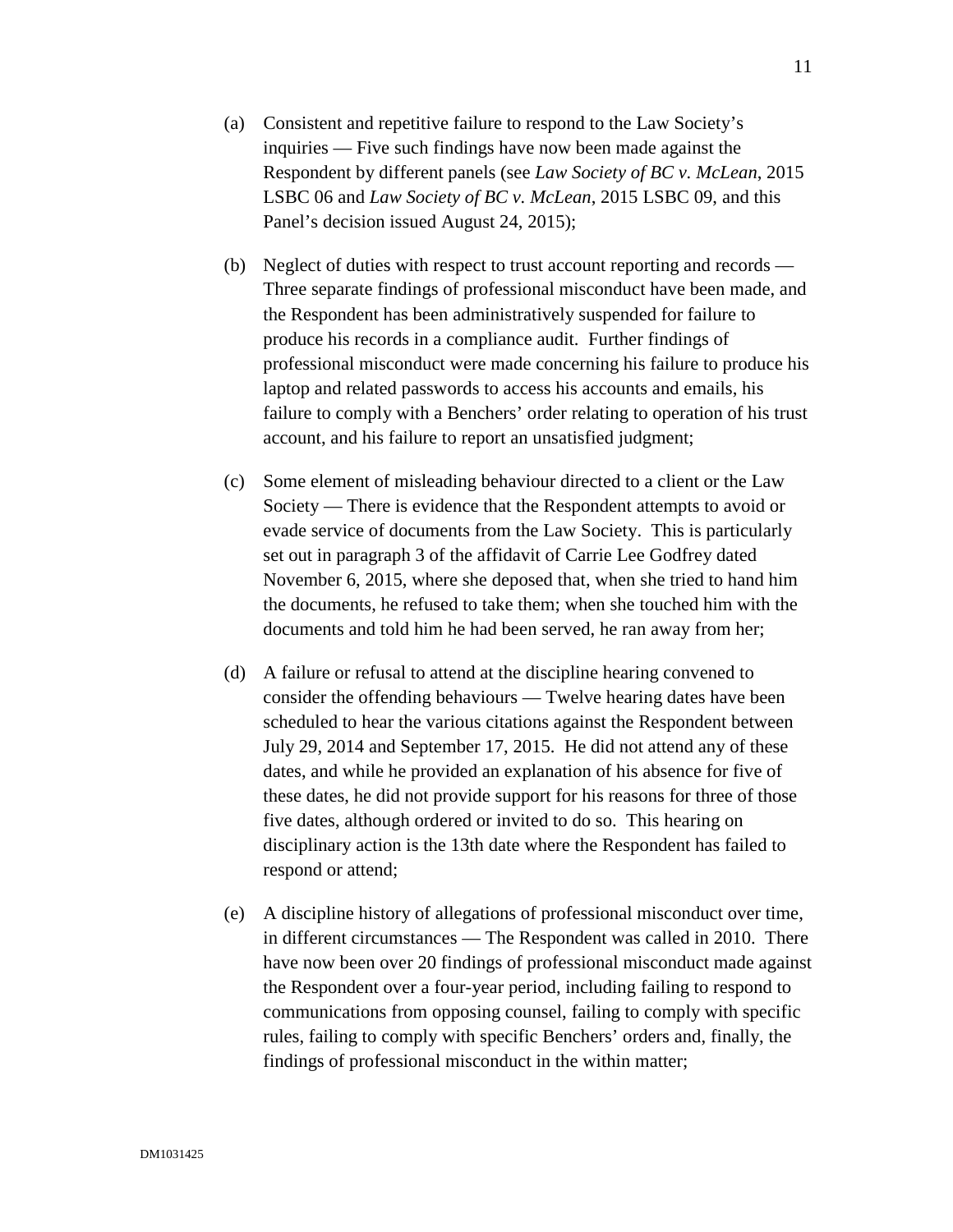- (f) A history of breaches of undertaking without apparent regard for the consequences of such behaviour — There is one finding of professional misconduct in failing to complete the small firm practice course in the face of his various obligations to do so, including *his undertaking to the Law Society* dated September 18, 2013;
- (g) A record or history of practising while under suspension The Respondent was not found to have practised while under suspension, but following a citation issued on October 21, 2014, he was found to have committed professional misconduct by practising without a practice supervisor, in breach of a Benchers' order, pursuant to Rule 3-7.1 (see *McLean*, 2015 LSBC 09, para. 132);
- (h) The number of citations and conduct reviews the Respondent has acquired in his PCR — The Respondent has one conduct review and five citations in his PCR. He has 20 specific findings of professional misconduct. Ten findings arise in the within matter.
- [31] The Law Society suggests a ninth factor should be added to the above list whether the Respondent has a history of failing to comply with Law Society orders. As an example, the Law Society points to the breach of the Rule 3-7.1 Benchers' order. This Panel finds that this proposed category duplicates existing factors and is not prepared to consider it as a ninth factor.
- [32] The Panel finds that the Respondent has demonstrated both a consistent unwillingness to be regulated and a disregard, disrespect and disdain for the governing and regulatory processes.
- [33] As this Panel stated earlier, the mandate of the Law Society is to protect the public interest in the administration of justice. In this regard, *Law Society of BC v. Ogilvie*, 1999 LSBC 17, [1999] LSDD No. 45 at para. 19, is instructive:

The public must have confidence in the ability of the Law Society to regulate and supervise the conduct of its members. It is only by the maintenance of such confidence in the integrity of the profession that the self–regulatory role of the Law Society can be justified and maintained.

[34] As to the appropriate disciplinary sanction, *Law Society of BC v. Spears*, 2009 LSBC 28, at paragraphs 7 and 8, the following passage is instructive where a lawyer has been found to be ungovernable: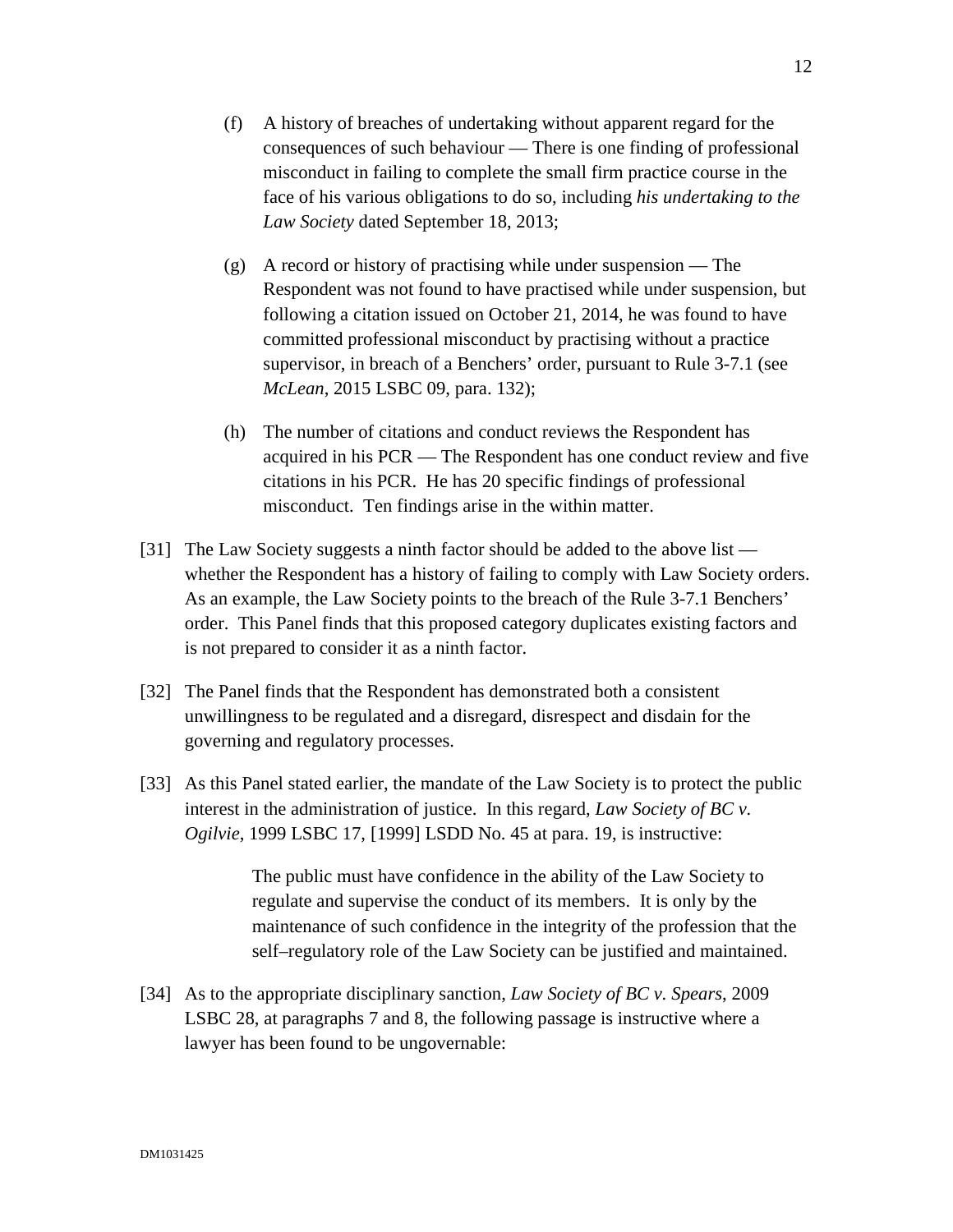- 7. The Panel is very concerned that the Respondent has in the past demonstrated an unwillingness to comply with conditions imposed upon him by the Law Society. *It is a fundamental requirement of anyone who wishes to have the privilege of practising law that that person accept that their conduct will be governed by the Law Society and that they must respect and abide by the rules that govern their conduct.* If a lawyer demonstrates that he or she is consistently unwilling or unable to fulfill these basis requirements of the privilege to practise, that lawyer can be characterized as "ungovernable" and cannot be permitted to continue to practise.
- 8. The Law Society's mandate to regulate lawyers in the best interests of the public cannot be fulfilled if it permits lawyers who have demonstrated ungovernability to continue to practise.

[emphasis added]

# **DISCIPLINARY ACTION**

- [35] The primary purpose of disciplinary proceedings is to fulfill the Law Society's mandate in section 3 of the *Legal Profession Act* to uphold and protect the public interest in the administration of justice by ensuring the independence, integrity, honour and competence of lawyers.
- [36] The sanction to be imposed must be consistent with and reflect these purposes. *Law Society of BC v. Lessing*, 2013 LSBC 29, highlighted the need for the disciplinary action process to ensure that the public is protected from acts of professional misconduct. It is incumbent on the Panel to ensure that any penalty imposed protects the public and takes into account the risk of permitting the respondent to continue in practice.
- [37] Factors to be considered in achieving the legislative mandate are set out in *Ogilvie*, at paragraphs 9 and 10. We will not quote them all here, and previous cases have stated that not all of the factors would come into play for each case. However, protection of the public and rehabilitation of the lawyer play the most important roles and, in the event of a conflict with other interests, protection of the public prevails.
- [38] This Panel has reviewed the Respondent's PCR. It contains a conduct review, a practice review and an order limiting his practice, a Practice Supervision Agreement and 20 separate findings of professional misconduct.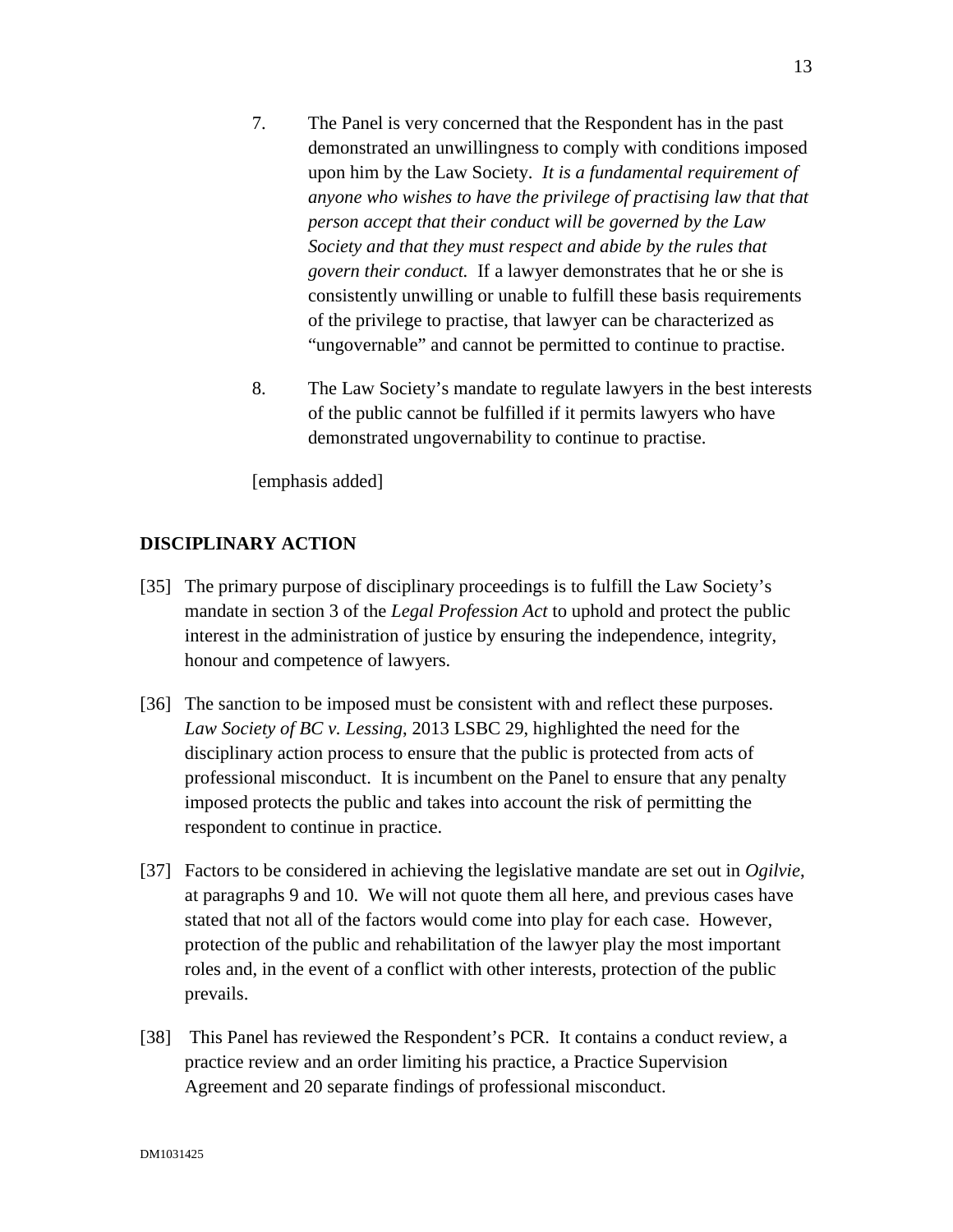- [39] The Respondent's record is lengthy, and his conduct over the last four years has increased in its severity, the number of instances and the range of groups impacted. His misconduct in this Citation extended to opposing counsel, to self-represented litigants and to the court. On two separate, unrelated occasions the Respondent misrepresented a situation to the court and, when he knew or ought to have known that the court as a result was labouring under a misapprehension, he failed to correct the court's misapprehension.
- [40] This Panel recognizes that it is not the Respondent's clients who have been the subject of his acts of misconduct. It is the general public, self-represented litigants, opposing counsel, the Law Society, whose role it is to protect the public, and the courts.
- [41] Accordingly, the principle of maintaining the public's confidence in the integrity of the profession is paramount.
- [42] The panel in *Lessing* considered the significance of the PCR and the concept of progressive discipline in determining the appropriate disciplinary action. Some factors that the Panel may consider in assessing the weight to attach to the PCR include the dates of the matters in the PCR, the seriousness of the matters, the similarity of the matters and any remedial actions taken by the Respondent.
- [43] In this matter, the PCR contains numerous recent entries of professional misconduct over a short period of time. The findings of misconduct in the PCR are similar to the findings in this matter, including failures to respond to the Law Society. There is no evidence of any remedial action taken by the Respondent nor of any mitigating circumstances.
- [44] The Respondent did not attend any stage of the hearing as to either Facts and Determination or Disciplinary Action. He did not file any materials. He did not contact the Law Society to offer an explanation for this absence or engage an agent to attend on his behalf. When personally served with the documents on November 6, 2015, by Carrie Anne Godfrey, he refused to accept them and when advised he had been served, he ran away. In short, he completely absented himself from the regulatory, governing process. There is no basis on which this Panel can conclude that the Respondent is interested in making any rehabilitative efforts.
- [45] This Panel finds that, given the finding of ungovernability, disbarment must follow as it is the only disciplinary action that will effectively protect the public.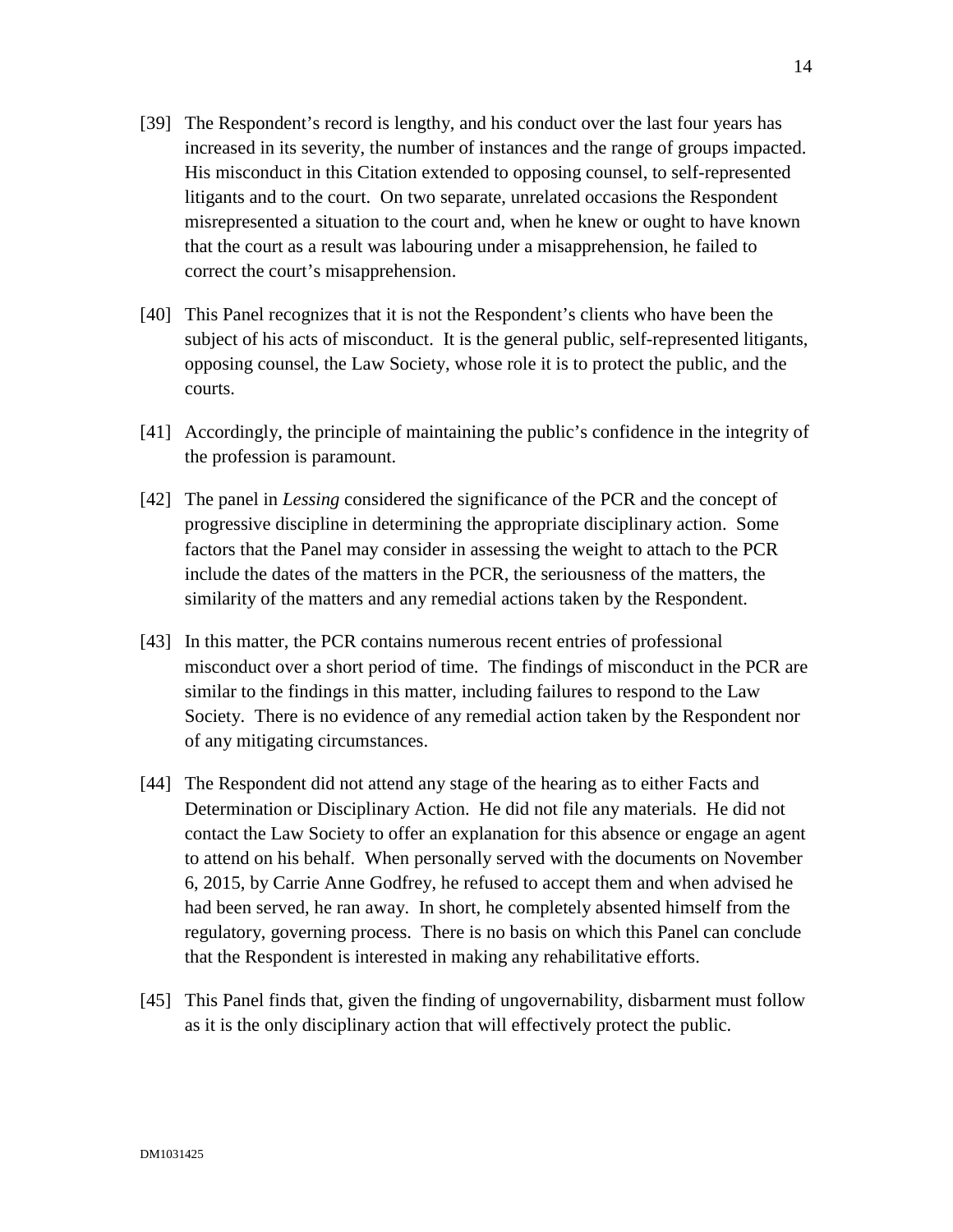#### **DISBARMENT OF A FORMER LAWYER**

- [46] As of April 10, 2015, the Respondent was a former member of the Law Society. On May 14, 2015, a hearing panel found him ungovernable and imposed the ultimate sanction of disbarment (see 2015 LSBC 30).
- [47] Sections 1 and 38 of the *Legal Profession Act* authorize this Hearing Panel to discipline a former member of the Law Society for misconduct that took place when the person was a member of the Law Society.
- [48] In other words, non-membership at the time of a citation hearing does not protect a person from a review of conduct that is alleged to be professional misconduct or a breach of the Act, Rules or the *BC Code* arising from when the person was a member.
- [49] Accordingly, this Panel finds that it has jurisdiction to make a determination of ungovernability and to impose the appropriate disciplinary action. In this case, it is disbarment (see *Law Society of BC v. Power*, 2009 LSBC 23, paras 45-47; and *Law Society of BC v. Tak*, 2014 LSBC 57).

## **COSTS**

- [50] The Law Society presented a draft Bill of Costs, pursuant to Rule 5-11, in the amount of \$12,165.78, inclusive of Tariff items and disbursements.
- [51] The Panel asked the Law Society to ensure the Respondent was served with the Bill of Costs so that he had the opportunity to file any written submissions by January 8, 2016.
- [52] The Panel has now received the affidavit of Katherine Shaben, sworn on January 8, 2016 and has marked it as Exhibit 15 in these proceedings. Exhibit C to that affidavit is a letter from Law Society counsel to the Respondent, dated December 8, 2015, enclosing the draft Bill of Costs, and advising the Respondent that the "Panel has directed that you file any written submissions on costs by January 8, 2016."
- [53] The Respondent did not respond. The Panel finds the costs as set out to be reasonable, based on the number of allegations, and the disbursements incurred to serve the Respondent.

# **ORDER**

[54] The Panel orders that the Respondent